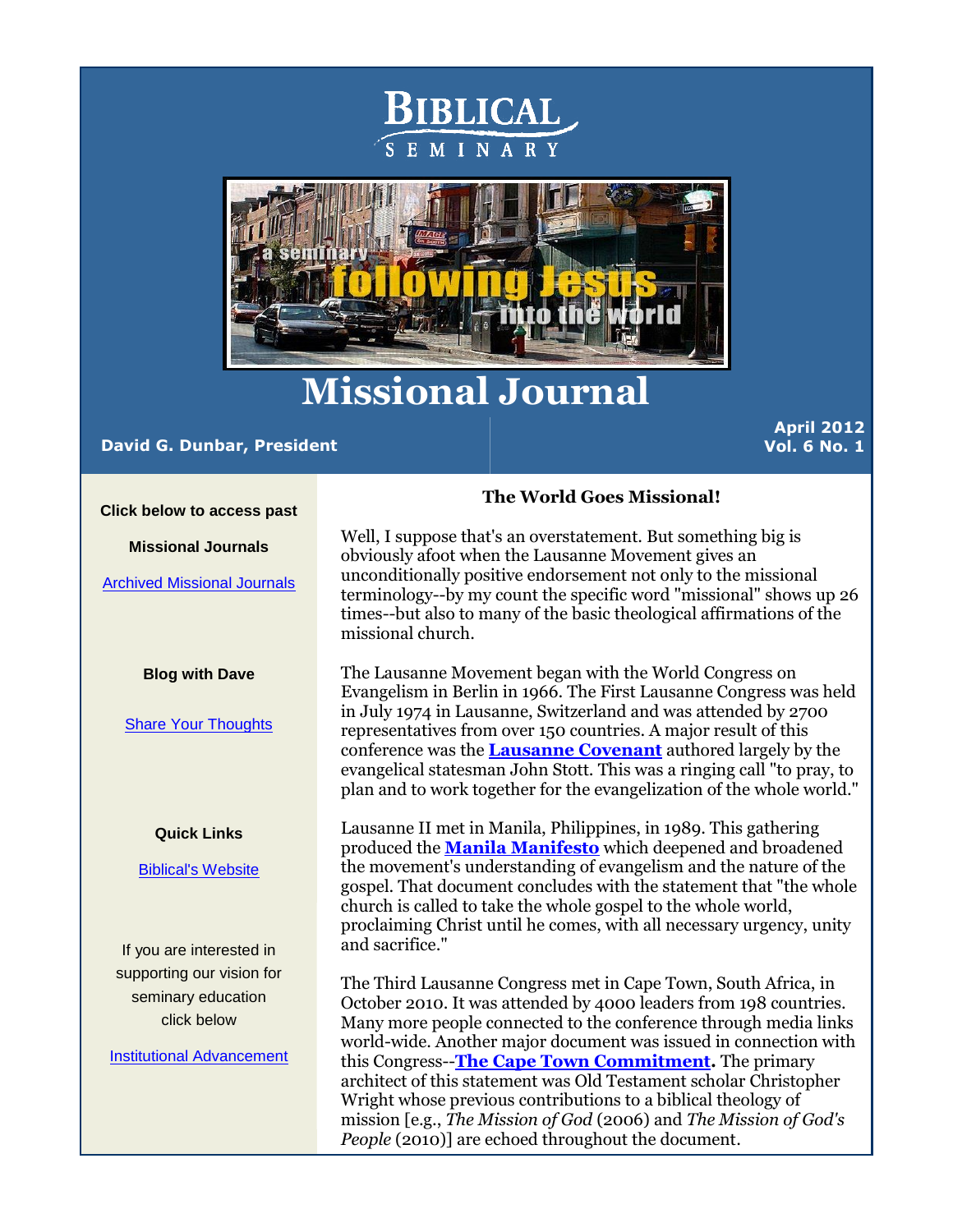**Follow Biblical Seminary On:**  $You$ 

> copyright © 2012 David G. Dunbar

**The Cape Town Commitment seems to be off the radar screen for most evangelicals, but it should not be.** This is a carefully and winsomely written theological statement appropriately described by its subtitle: "A Confession of Faith and a Call to Action." It overflows with pithy, thought-provoking expressions that communicate deep truths in attractive form. For example: "The gospel is not a concept that needs fresh ideas, but a story that needs fresh telling;" "We confess that we easily claim to love the Bible without loving the life it teaches;" "The answer to leadership failure is not just more *leadership* training but better *discipleship* training;"and "A divided Church has no message for a divided world."

# **Love is the Focus**

There is a fresh, warm, evangelical wind that blows through the pages of the Commitment. Part I, the confession of faith is entitled "For the Lord we love." Then follow professions of love for the living God--Father, Son, and Holy Spirit--and love for God's Word, God's world, the gospel of God, the people of God, and the mission of God.

The emphasis on love is the driving theme. It leads to what we could call "generous orthodoxy" or perhaps "generous Evangelicalism." In the forward to the document, Doug Birdsall, Executive Chairman for Cape Town, speaks of Lausanne's principle of "breadth within boundaries." This is perhaps the most significant "missional" emphasis coming from the Commitment: comprehensive love for God, one another, and the world must unite those who affirm Trinitarian orthodoxy and the centrality of God's redeeming action in Jesus. "**Love for one another in the family of God is not merely a desirable option but an inescapable command.** Such love is the first evidence of obedience to the gospel, the necessary expression of submission to Christ's Lordship, and a potent engine of world mission."

**Is it possible that the lack of attention given to this document by American Evangelicals stems from our preference for a harder, polemical edge in dealing with diversity among churches and believers?**

As I mentioned above, the Commitment is pointedly missional. Here are a couple obvious examples:

# **1. Word and Deed Gospel**

The missional church movement realizes that the world is cynical about Christian witness divorced from incarnational expression. Cape Town speaks to this issue in advocating for "integral mission" linking social involvement with evangelistic proclamation: "Our calling is to live and serve among people of other faiths in a way that is so saturated with the fragrance of God's grace that they smell Christ, that they come to see that God is good. **By such embodied love, we are to make the gospel attractive in every cultural and religious setting.**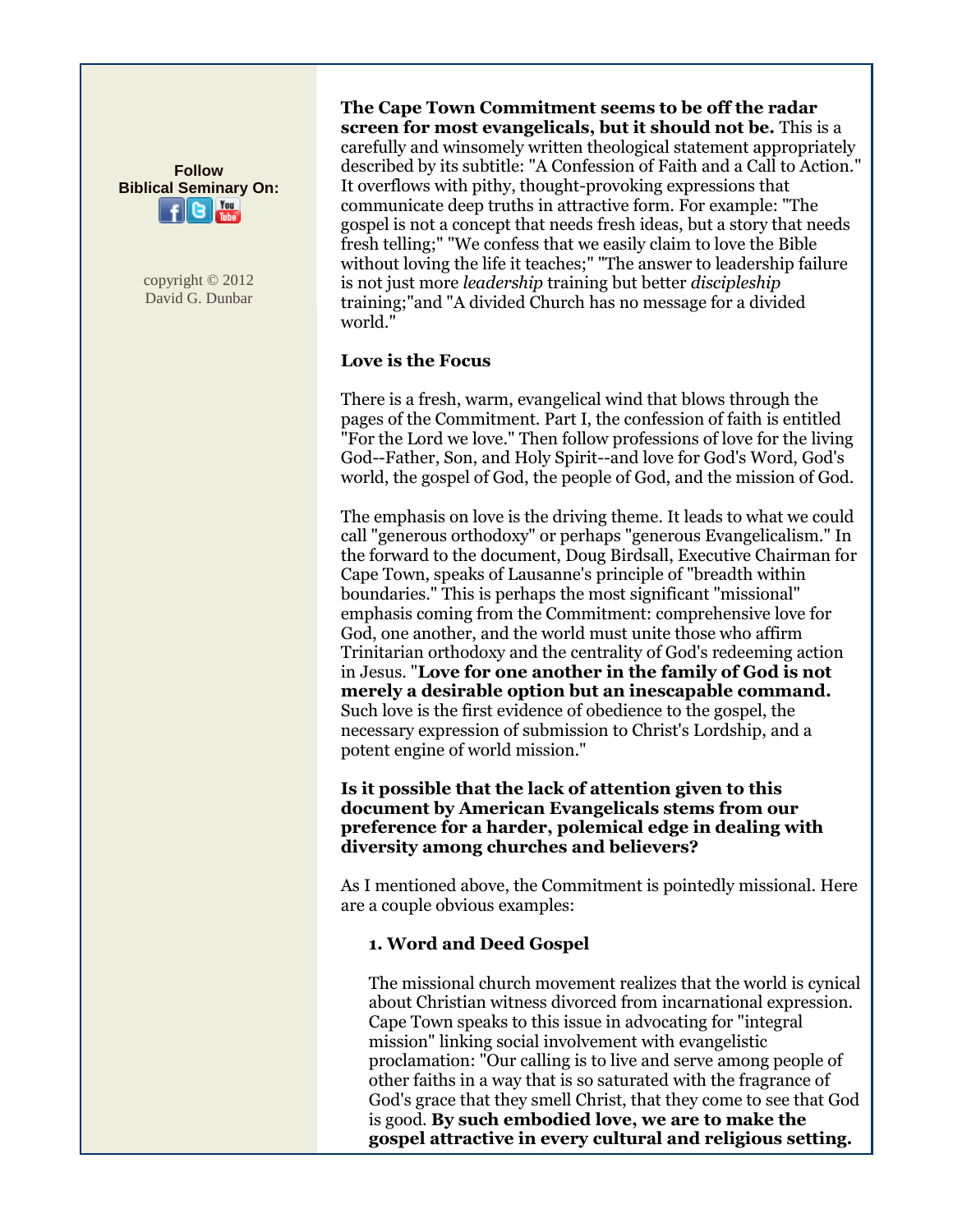When Christians love people of other faiths through lives of love and acts of service, they embody the transforming grace of God."

Elsewhere the document calls on Evangelicals to "renew our commitment to go to those who have not yet heard the gospel, to engage deeply with their language and culture, to live the gospel among them with **incarnational love and sacrificial service,** to communicate the light and truth of the Lord Jesus Christ **in word and deed** . . . .

**I suspect that this may be another reason that Cape Town has not received wide discussion and support: Evangelicals are still nervous about any strong linkage between word and deed or faith and works. What do you think?**

## **2. Cosmic Gospel**

Scot McKnight and other NT scholars have been helping Evangelicals see that the gospel is the story of Jesus as the completion of the story of Israel and this means that it is a story about the coming of the kingdom of God in the life, death, and resurrection of Jesus. **For too long, Evangelicals have presented the gospel primarily as a private transaction between "me and Jesus."** We need a bigger story!

The Cape Town Commitment recognizes this larger context: "We urge church leaders, pastors and evangelists to preach and teach the fullness of the biblical gospel as Paul did, in all its cosmic scope and truth. We must present the gospel not merely as offering individual salvation, or a better solution to needs than other gods can provide, but as God's plan for the whole universe in Christ."

The document does not deny that individuals are saved through the gospel, but it does point out that a narrow focus on individual salvation is a distortion of the Bible's message--a distortion which ultimately short-changes the mission of God.

In light of the broader vision of God's in-breaking kingdom, Cape Town advocates a commitment to biblical peace-making in ethnic conflicts; a better stewardship of "the rich abundance of God's good creation;" care for the poor, the disabled, and the suffering; the pursuit of justice for the oppressed; and a deeper expression of love for people of other faiths.

**This is all the stuff of a tough discipleship culture. Are evangelical churches ready to embrace this rather than the privatized version of faith that currently rules the day?**

## **3. Whole-Church Mission**

An older view of mission operated out of the idea that the many sent the few on a mission "over there and far away." The